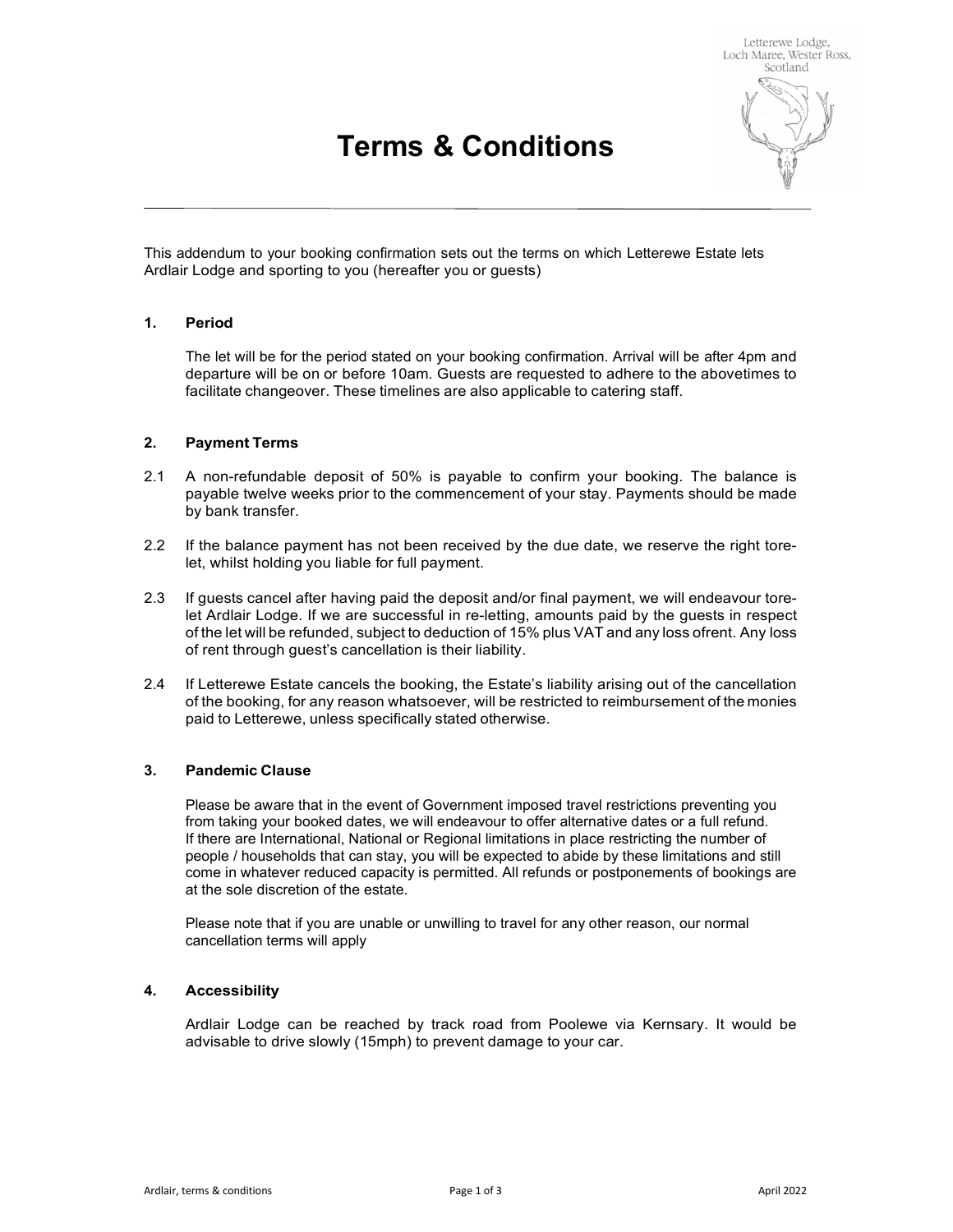# Terms & Conditions



## 5. Accommodation

- 5.1 You will have the use of Ardlair Lodge for the period of your booking which will be for up to 6 people. More than 6 people will be charged at £150 including VAT per person per night. Please note that amaximum of 10 guests is allowed in the lodge.
- 5.2 Fresh linen and towels will be provided at the start of your stay. No midweek room changes are performed.
- 5.3 Guests are responsible for replacing any items of glass, crockery or linen damaged during the tenancy. Guests will be charged for any damage that occurred.
- 5.4 Damage deposit
- 5.5 Our property requires a good housekeeping deposit of £1,000 which is refundable after your stay provided the house is left in good order

### 5.6 There is a non-smoking policy throughout Ardlair Lodge.

- 5.7 Guests are responsible for their own catering. Any deliveries (drinks) should arrive no earlier than the day before your arrival. Under no circumstances can food deliveries arrive before the guests' arrival. Catering staff is responsible for cleaning the kitchen before departure.
- 5.8 Guests can expect Ardlair Lodge to be in a good order, in a clean and tidy condition and are responsible for leaving it in the same good order.

#### 6. Dogs

- 6.1 By arrangement, two dogs are welcome in the main house, but are not allowed in the bedrooms. Should your dog(s) cause any damage, due to fouling inside the main house, you will be charged accordingly.
- 6.2 Please take your dog(s) outside the designated areas, meaning the garden, the paths and other walking areas. Dog fouling must be cleared without delay.

#### 7. Fishing:

- 7.1 Boats for brown trout fishing are available on some Lochs. It is a condition that everyone fishing from estate boats must wear life jackets. These are provided with the boats and must be worn properly including the crotch strap. You will be required to sign our boat waiver before using any of our boats on behalf of yourself and/or your guests
- 7.2 Fionn Loch can only be reached with a 4x4 car. The track is unsuitable for normal cars.